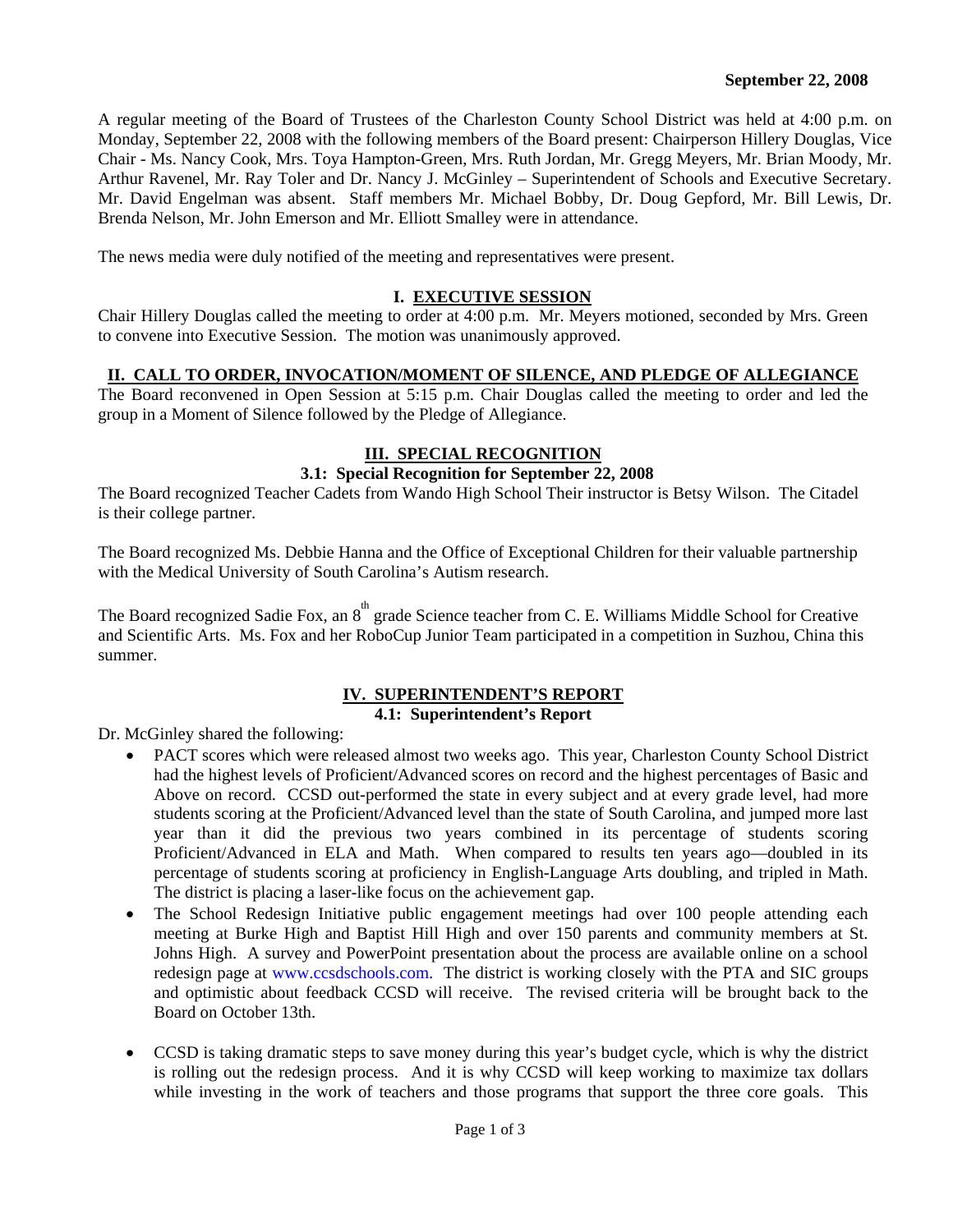week, the district's bond ratings were received for both Standard and Poors and Moodys. In each case, CCSD maintained the previous level of bond ratings, which are very strong, placing us in the top category of public school districts nationwide.

#### **V. VISITORS, PUBLIC COMMUNICATIONS 5.1: Visitors, Public Communications**

- 1. Mr. Mitch Rubenstein, Mr. Anthony Constantine, Ms. Kristin Bailey, Ms. Nicole Antonacci, and Mr. Eddie Bello expressed concerns with space issues at the Montessori Community School and asked the Board to consider a larger facility.
- 2. Mr. Charlie Castner thanked the Board for the decision to hire the basketball coach at Academic Magnet High School.
- 3. Ms. Ellen Smalls asked the Board to consider modifying a north area bus route for safety purposes.

## **VI. APPROVAL OF MINUTES/EXECUTIVE SESSION AGENDA ITEMS**

#### **6.1: Open and Executive Session Minutes of September 8, 2008**

Ms. Cook motioned, seconded by Mr. Meyers approval of the Open and Executive Session minutes of September 8, 2008. The motion was approved 7-0-1 (Jordan abstained).

#### **6.2: Motions of Executive Session of September 22, 2008**

**1.1: Student Transfer Appeals** – The Board acted on student transfer appeals as follows. The motion was approved 7-1 (Douglas opposed).

A. The Board approved a motion to approve a student transfer from St. Johns High to West Ashley High.

B. The Board directed the Superintendent follow-up on and approve another transfer from St. Johns High to West Ashley High if it met the transfer approval requirements.

**1.2: Personnel Matter** – The Board discussed a personnel matter in Executive Session. No action was taken.

**1.3: Appointment – Principal - Memminger** – The Board approved the appointment of Mr. Anthony Dixon as principal at Memminger Elementary. The motion was approved 8-0.

**1.4: Appointment – Executive Director of Information Technology** – This item was pulled from the agenda. No action was taken.

#### **6.3: Financial Minutes of September 8, 2008**

Ms. Cook motioned, seconded by Mr. Meyers to approve the Financial Minutes of September 8, 2008. The motion was approved 8-0.

## **VII: MANAGEMENT REPORT**

There were no Management Reports to come before the Board at this meeting.

## **VIII: CHARLESTON ACHIEVING EXCELLENCE UPDATE**

# **8.1: Murray LaSaine Elementary Day of Caring – Lara Latto**

Lara Latto, principal at Murray LaSaine Elementary presented information on contributions made by Day of Caring volunteers at the school on September 11, 2008.

# **IX**. **POTENTIAL CONSENT AGENDA ITEMS**

# **9.1: SCSBA Certification for Delegates for the 2008 Delegate Assembly**

*The Board will nominate delegates to represent the Board at the December 6, 2008 Legislative and Advocacy Conference.*